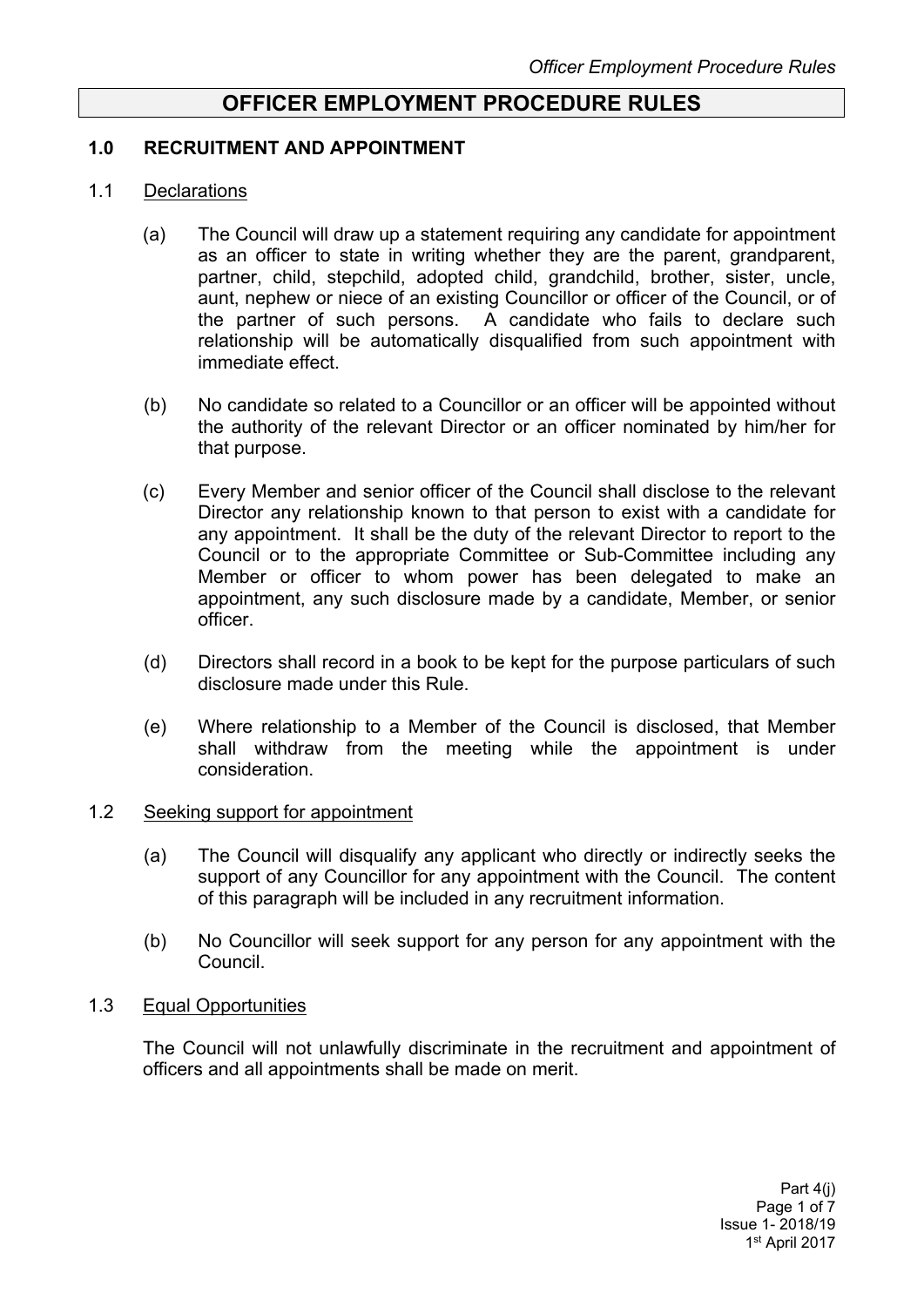# **2.0 RECRUITMENT OF HEAD OF PAID SERVICE AND DIRECTORS**

- 2.1 Where the Council proposes to appoint a Head of Paid Service or a Director<sup>1</sup> the Council will:
	- (a) draw up a statement specifying:
		- (i) the duties of the officer concerned; and
		- (ii) any qualifications or qualities to be sought in the person to be appointed;
	- (b) make arrangements for the post to be advertised in such a way as is likely to bring it to the attention of persons who are qualified for it; and
	- (c) make arrangements for a copy of the statement mentioned in paragraph (a) to be sent to any person on request.
- 2.2 Where a post has been advertised as provided in Rule 2.1, the authority shall:-
	- (a) interview all qualified applicants for the post, or
	- (b) select a shortlist of such qualified applicants and interview those included on the shortlist.
	- (c) Members of the Executive will be given the names of those candidates to be interviewed.
- 2.3 Where no qualified person has applied, the authority shall make further arrangements for advertisement in accordance with Rule 2.1(b).

<sup>1</sup> "Directors" for the purpose of paragraph 4.1 and "Director" for the purposes of paragraphs 2.1, 4.2 to 4.2.5 and 7.3 and 7.4 shall mean any officer(s) referred to in sub-paragraph (b), (c), or (d) of paragraph 3 of Part II of Schedule 1 of the Local Authorities (Standing Orders)(England) Regulations 2001, namely:

, those named as Directors in the Council structure and any other officers who are required to report directly to, or who are directly accountable to, the Chief Executive in relation to most or all of the duties of their posts; and

any officer who is required to report directly to, or is directly accountable to, any officer included within the immediately preceding paragraph in relation to all or most of the duties of their post.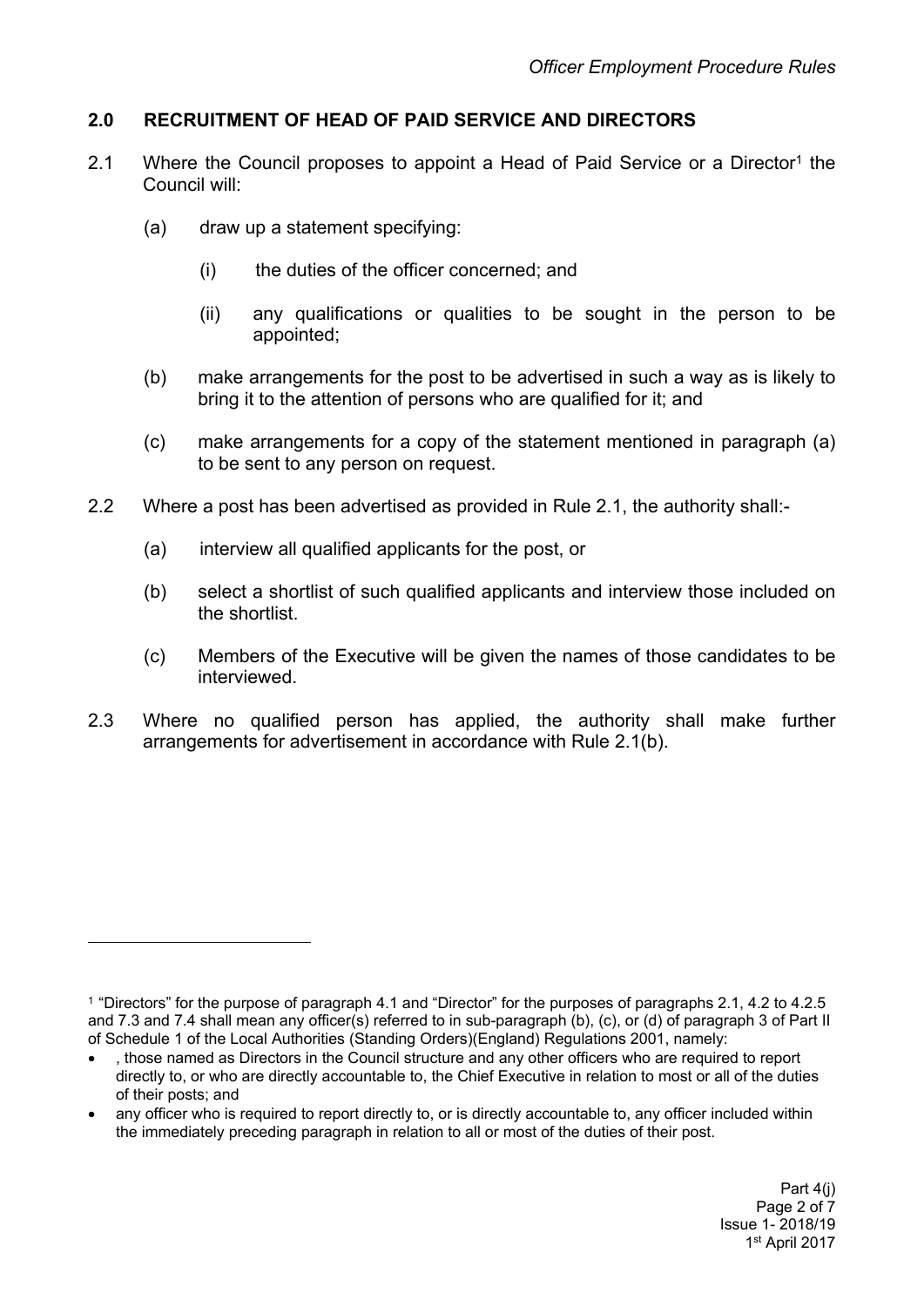# **3.0 APPOINTMENT OF HEAD OF PAID SERVICE**

- 3.1 Following a recommendation of the Employment Committee that a particular candidate should be appointed to the post of Head of Paid Service, the Proper Officer shall notify every member of the Executive of the following:
- 3.1.1 The name of the person to whom the Employment Committee recommends that the post be offered;
- 3.1.2 Any other particulars relevant to the appointment which the Employment Committee has notified to the Proper Officer<sup>2</sup>;
- 3.1.3 The period within which any objection to the making of the offer is to be notified to the Proper Officer. The standard period will be 3 working days, but may be shortened by the Chair of the Employment Committee where necessary for the proper discharge of the Authority's functions, subject to a minimum period of 24 hours.
- 3.2 The full Council may only make an offer of appointment to the post of Head of Paid Service to the person recommended by the Employment Committee provided that:
- 3.2.1 The Proper Officer has, within the period specified in the notice under paragraph 3.1.3, notified the full Council that each member of the Executive has stated that they do not have any objection to the making of the offer; or
- 3.2.2 The Proper Officer has notified the full Council that no objection was received by him from any member of the Executive within the specified period; or
- 3.2.3 The full Council is satisfied that any objection which has been received from any member of the Executive within the specified period is not material and/or is not well-founded or does not outweigh the other factors taken into consideration by the Employment Committee<sup>3</sup>.

<sup>2</sup> It will be a matter for the Employment Committee to determine in each case what particulars are relevant for these purposes, for example: the identity of the proposed appointee's latest two employers/host organisations, the posts or offices held and the duration of employment/office holding in each case.

<sup>3</sup> It will be a matter for the full Council to determine in each case whether any particular objection is material and/or well-founded, having regard to the relevance of any such objection to the suitability of the particular candidate for that particular role, not being matters which relate to a protected characteristic under s.4 of the Equality Act 2010. The terms "material" and "well-founded" shall bear their normal dictionary meanings.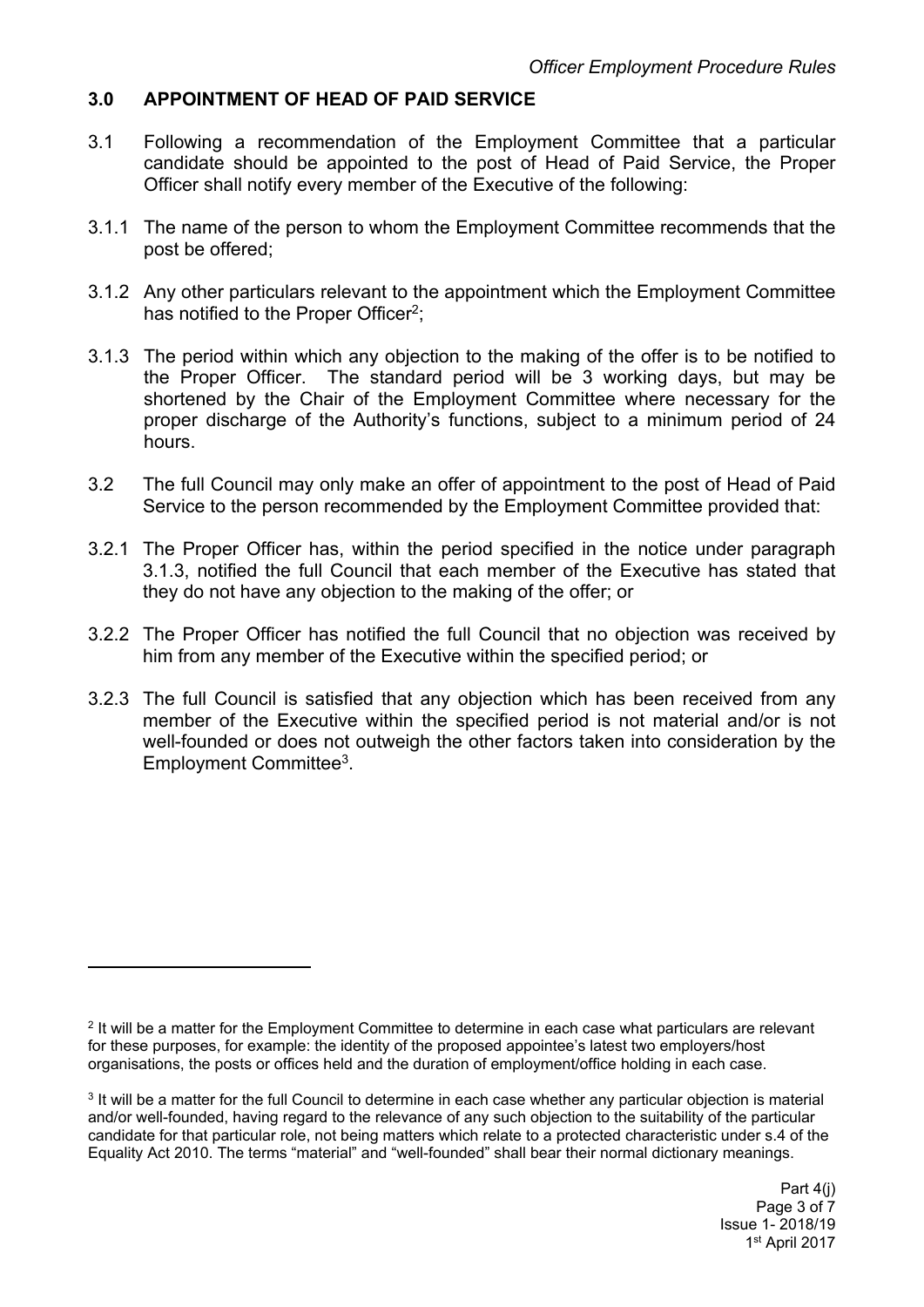# **4.0 APPOINTMENT OF DIRECTORS**

- 4.1 The Employment Committee will appoint Directors.
- 4.2 Before the Employment Committee makes an offer of appointment to the post of Director, the Proper Officer shall notify every member of the Executive of the following:
- 4.2.1 The name of the person to whom the Employment Committee intends to offer the post;
- 4.2.2 Any other particulars relevant to the appointment which the Employment Committee has notified to the Proper Officer<sup>4</sup>;
- 4.2.3 The period within which any objection to the making of the offer is to be notified to the Proper Officer. The standard period will be 3 working days, but may be shortened by the Chair of the Employment Committee where necessary for the proper discharge of the Authority's functions, subject to a minimum period of 24 hours.
- 4.2.4 The Employment Committee may only make the offer of appointment provided that:
- 4.2.5 The Proper Officer has, within the period specified in the notice under paragraph 4.2.3, notified the Employment Committee that each member of the Executive has stated that they do not have any objection to the making of the offer; or
- 4.2.6 The Proper Officer has notified the Employment Committee that no objection was received by him from any member of the Executive within the specified period; or
- 4.2.7 The Employment Committee is satisfied that any objection which has been received from any member of the Executive within the specified period is not material and/or is not well-founded or does not outweigh the other factors taken into consideration by the Employment Committee<sup>5</sup>.

<sup>4</sup> It will be a matter for the Employment Committee to determine in each case what particulars are relevant for these purposes, for example: the proposed appointee's latest two employers/host organisations, the posts or offices held and the duration of employment/office holding in each case.

<sup>&</sup>lt;sup>5</sup> It will be a matter for the Employment Committee to determine in each case whether any particular objection is material and/or well-founded, having regard to the relevance of any such objection to the suitability of the particular candidate for that particular role, not being matters which relate to a protected characteristic under s.4 of the Equality Act 2010. The terms "material" and "well-founded" shall bear their normal dictionary meanings.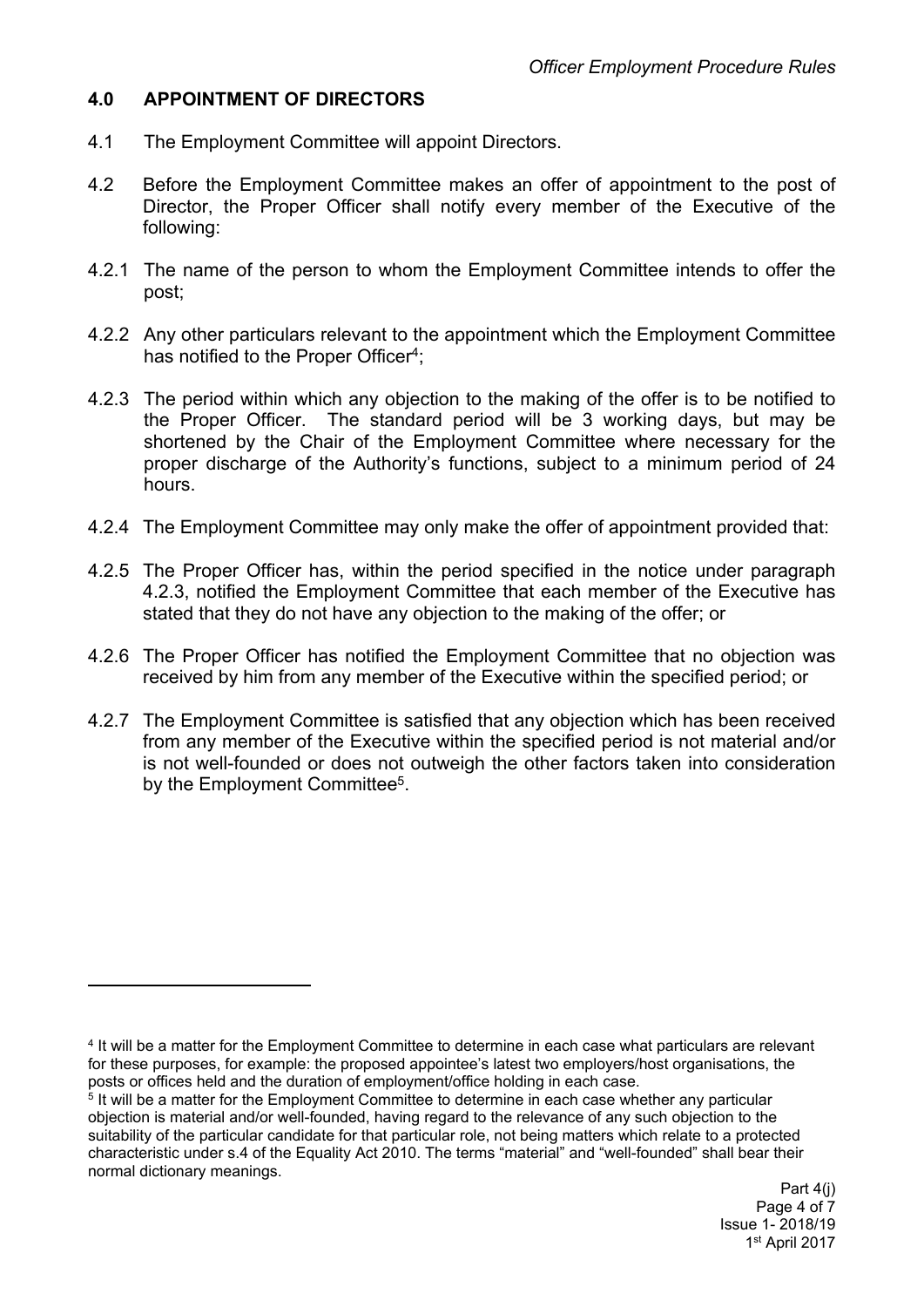## **5.0 OTHER APPOINTMENTS**

- 5.1 **Officers below Director.** Appointment of officers below Directors (other than assistants to political groups) is the responsibility of the Head of Paid Service or his/her nominee, and may not be made by Councillors.
- 5.2 **Assistants to political groups.** Appointment of an assistant to a political group shall be made in accordance with the wishes of that political group.

### **6.0 DISCIPLINARY ACTION**

- 6.1 **Suspension.** The Head of Paid Service, Monitoring Officer and Chief Finance Officer may be suspended whilst an investigation takes place into alleged misconduct.
- 6.2 Councillors will not be involved in the disciplinary process in respect of any officer below Director level except where such involvement is necessary for any investigation or inquiry into alleged misconduct.

## **7.0 DISMISSAL AND OTHER DISCIPLINARY ACTION**

7.1 Councillors will not be involved in the dismissal of any officer below Director except where such involvement is necessary for any investigation or inquiry into alleged misconduct.

#### 7.2 **The Head of Paid Service, Chief Finance Officer and Monitoring Officer**

- 7.2.1 Subject to the provisions of paragraph 7.4, the Employment Committee may take disciplinary action short of dismissal or recommend to full Council that the Head of Paid Service, Chief Finance Officer or Monitoring Officer be dismissed. Only full council can approve the dismissal of the Head of Paid Service, the Chief Finance Officer or the Monitoring Officer (referred to below in each case as "the relevant officer)".
- 7.2.2 Before taking a vote at the relevant meeting on whether or not to approve such a dismissal, the authority must take into account, in particular-
	- (a) any advice, views or recommendations of an independent panel<sup>6</sup>.
	- (b) the conclusions of any investigation into the proposed dismissal; and
	- (c) any representations from the relevant officer.
- 7.2.3 The independent panel referred to must be appointed by the authority at least 20 days before the relevant meeting and should comprise a minimum of two independent panel members.

#### 7.3 **Directors**

<sup>6</sup> Appointed under s.102(4) of the Local Government Act 1972 for the purposes of advising the authority on matters relating to the dismissal of relevant officers of the authority in accordance with the Local Authorities (Standing Orders) (England) Regulations 2001 (as amended)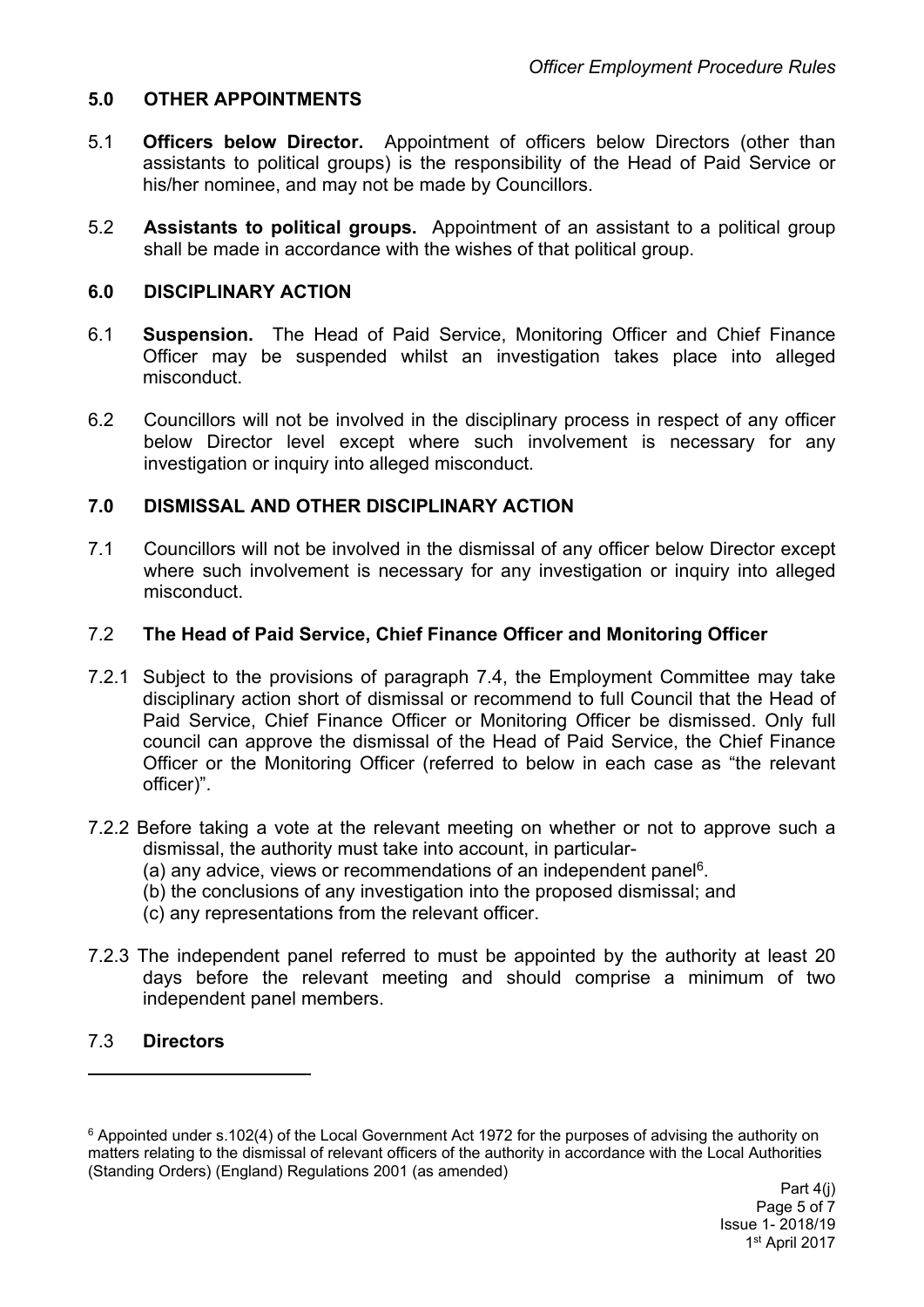- 7.3.1 Subject to paragraph 7.4 and (in the case of the Chief Finance Officer and the Monitoring Officer) paragraphs 7.2.1 to 7.2.3, the Employment Committee may dismiss or take disciplinary action short of dismissal in respect of Directors.
- 7.4 Notice of dismissal of a Director (falling within the definition under footnote 1 above) must not be given until the Proper Officer has notified every member of the Executive of the following:
- 7.4.1 the name of the person who the Employment Committee proposes to dismiss;
- 7.4.2 any other particulars relevant to the dismissal<sup>7</sup>; and
- 7.4.3 the period within which any objection to the dismissal is to be made by any member of the Executive to the Proper Officer; and either:
- 7.4.4 the Proper Officer has within the specified period notified the Employment Committee that each member of the Executive has stated that they do not have any objection to the dismissal; or
- 7.4.5 the Proper Officer has notified the Employment Committee that no objection was received by him within the specified period from any member of the Executive; or
- 7.4.6 the Employment Committee is satisfied that any objection received is not material and/or is not well-founded<sup>8</sup>.

#### **8.0 POLITICAL ASSISTANTS**

- 8.1 Not more than one political assistant's post shall be allocated by the Council, from time to time, to each of the qualifying political groups into which the Council is divided.
- 8.2 No appointment to a political assistant's post shall be made until the Council has allocated such a post to each qualifying political group.
- 8.3 For the purpose of this Rule, a "qualifying political group" means a political group which qualifies for the allocation to it of a political assistant's post in accordance with sub-sections 6 and 7 of Section 9 of the Local Government and Housing Act 1989.

# **9.0 POLITICAL RESTRICTIONS ON COUNCIL EMPLOYEES**

<sup>7</sup> It will be a matter for the Employment Committee to determine in each case what particulars are relevant for these purposes.

<sup>&</sup>lt;sup>8</sup> It will be a matter for the Employment Committee to determine in each case whether any particular objection is material and/or well-founded, not being matters which relate to a protected characteristic under s.4 of the Equality Act 2010. The terms "material" and "well-founded" shall bear their normal dictionary meanings.